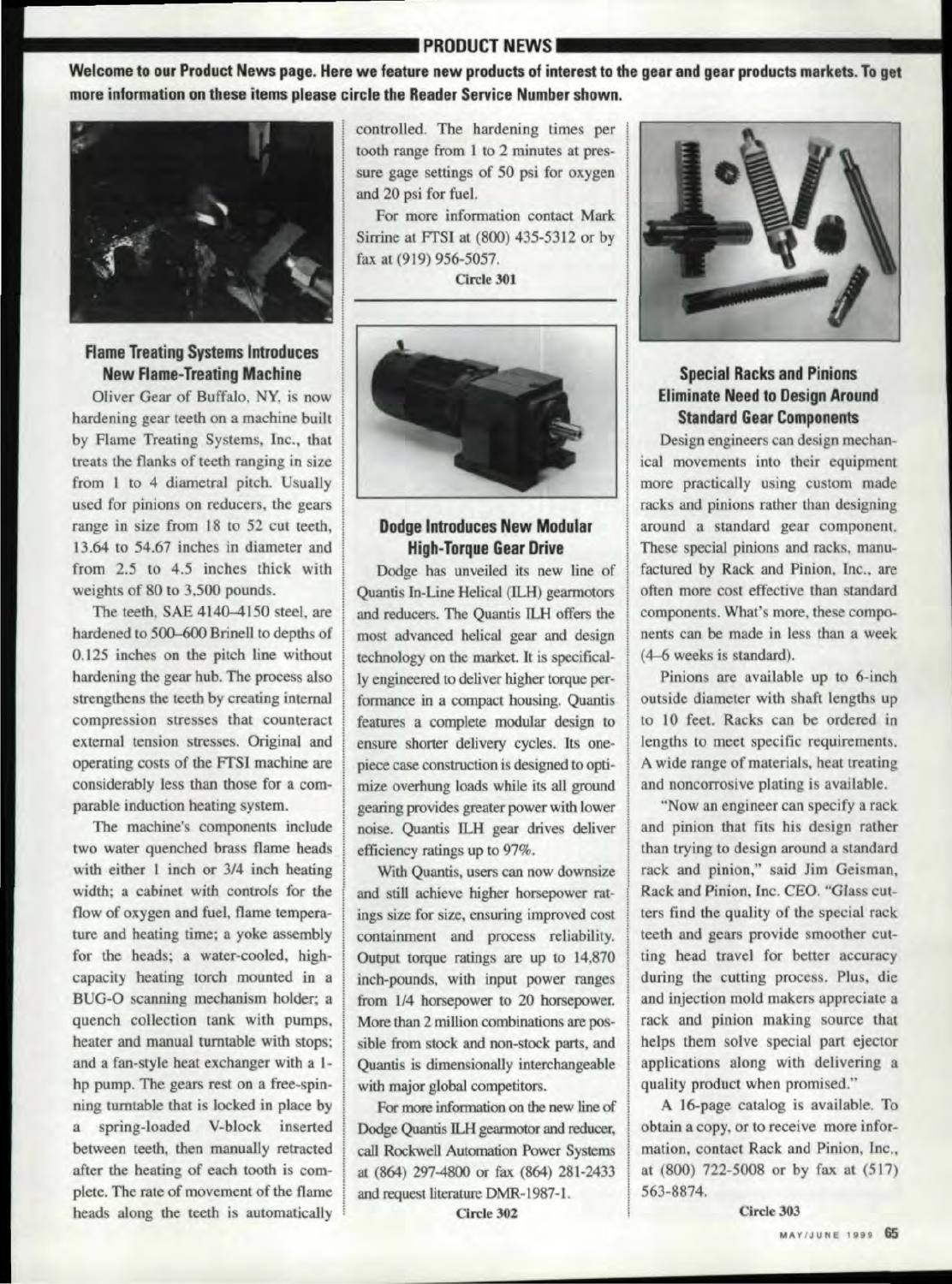### **Pinpoint Accuracy in CNC Inspection**

A CNC inspection machine capable of measuring wormwheel gear cutting hobs and flytools has now been developed by Holroyd. Calibration results have confirmed the measurements of this machine to within 2-3 microns. This machine pinpoints the profile, pitch, lead and divide of hobs as well as relevant vital details for single-point flytools.

For inspection, the cutting tool is placed in the machine's vertical axis and

### **PRODUCT NEWS**

then measured by a contact probe linked to encoders. Stepper motors position the probe and enable digitized measurement information to be fed into a computer. This gives the operator detailed readouts of tool condition both on-screen and in the form of printed statistics and graphs. This piece of equipment is being used by Holroyd to help manufacture new hobs by verifying accuracy, monitoring tool wear and confirming the accuracy of the resharpening

# ecision through diamond for Gear Dressing Applications

# **\*\*INTRODUCING\*\* 1-2 DAY RELAP SERVICE**

**NEW SOUTH CAROLINA FACILITY SPA or DSA DRESSERS** 

#### **Additionally:**

Dr. Kaiser offers Strip and Replate Services. We build, design and quarantee gear dressers for

- Reishauer SPA
- Fässler DSA
- From your gear summary charts
- **Direct-Plated or Sintered**
- Single or Double-Sided Dressers

**We offer our Customers** 

- · Highest Accuracy
- **Competitive Prices**
- Fastest Delivery
- Relap & Replating Service



Call or fax us your gear dresser requirements. You will quickly discover what leading U.S. gear producers have learned. Dr. Kaiser gear dressers are the best value available.

#### **Distributed by:**



Company Phone: 1-800-775-1390 • Fax: 1-803 Phone: 1-800-775-1390 · Fax: 1-803-929-0507

CIRCLE 186

For more information about the CNC inspection machine, contact Holroyd at ++(44) 1706-526590 or visit their Web site at www.holroyd.com.

process, and by producing digital repre-

Circle 304



## **Roundness Measuring Machine has Style and Substance**

New from Taylor Hobson, the Talyrond 265 marks a radical departure in precision instrument design. Not only does it have many performance enhancements such as high accuracy vertical straightness, it also blends engineering excellence with ergonomics and aesthetics. This is the first in a new series of inspection machines that is designed to increase overall ease of use while decreasing overall cost of ownership.

All functional elements, from the control panel to the software, rely on "intuitive recognition logic" to guide even the casual operator through complete measuring tasks. Installation or relocation of the Talyrond 265 is safe and easy thanks to built-in lifting bars and even distribution of weight. Routine calibration and alignment procedures have been simplified to greatly reduce the cost of certification and maintenance.

Improved manufacturing techniques provide the customer with the combined benefits of lower initial cost and increased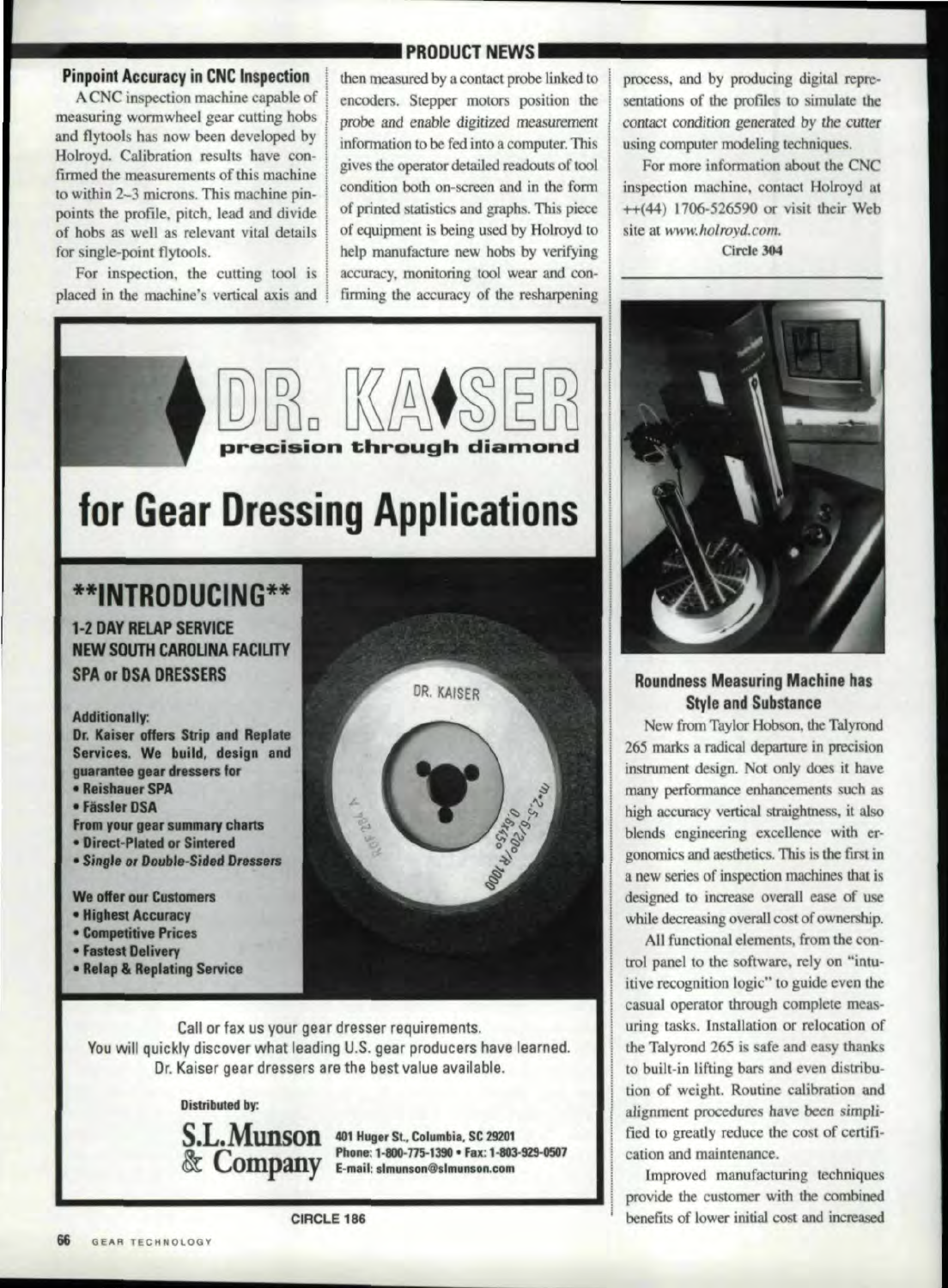

# **Innovative technology for GEAR HOBBING and BEVEL GEAR CUTTING**

CNC actuation and reduced set-up times characterize the HURTH MODUL machines, engineered with German precision. Designed to be flexible for a variety of cutting methods while enduring rugged usage, compact HURTH MODUL machines offer optional automation with CNC-controlled digital drives. Call today for details.



4630 Freedom Drive . Ann Arbor, MI 48108 3.7800 · Fax: 734.973.3053 www.american-wera.com

CIRCLE 129



CIRCLE 136